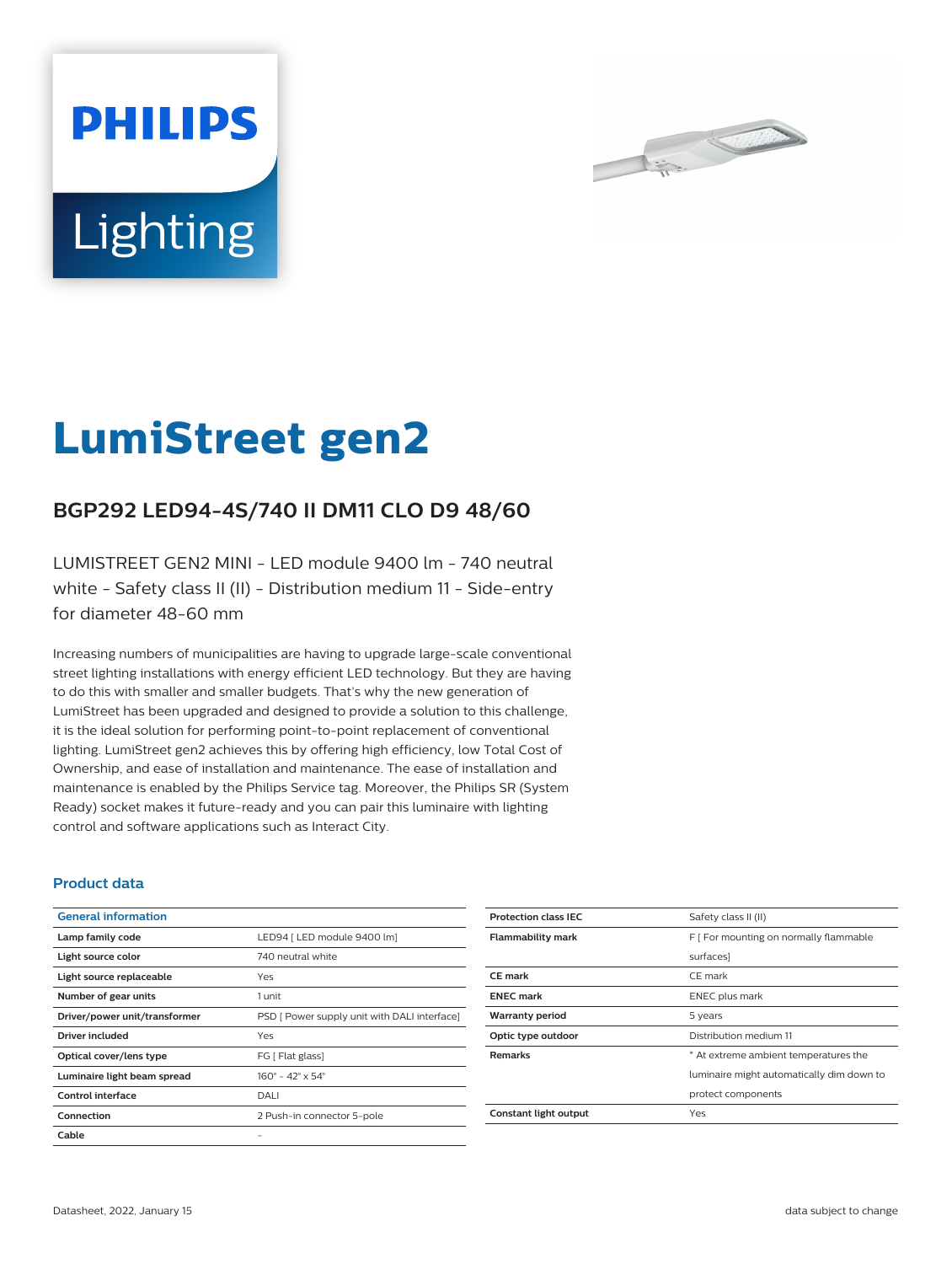### **LumiStreet gen2**

| Number of products on MCB of 16 A type | 10                                             |
|----------------------------------------|------------------------------------------------|
| в                                      |                                                |
| <b>EU RoHS compliant</b>               | Yes                                            |
| Light source engine type               | LED                                            |
| Service tag                            | Yes                                            |
| Serviceability class                   | Class A, luminaire is equipped with            |
|                                        | serviceable parts (when applicable): LED       |
|                                        | board, driver, control units, surge protection |
|                                        | device, optics, front cover and mechanical     |
|                                        | parts                                          |
| <b>Product family code</b>             | BGP292 [ LUMISTREET GEN2 MINI]                 |
|                                        |                                                |
| <b>Light technical</b>                 |                                                |
| Upward light output ratio              | 0                                              |
| Standard tilt angle posttop            | О°                                             |
| Standard tilt angle side entry         | $O^{\circ}$                                    |
|                                        |                                                |
| <b>Operating and electrical</b>        |                                                |
| <b>Input Voltage</b>                   | 220 to 240 V                                   |
| <b>Input Frequency</b>                 | 50 to 60 Hz                                    |
| Initial CLO power consumption          | 56 W                                           |
| Average CLO power consumption          | 57 W                                           |
| End CLO power consumption              | 58 W                                           |
| Inrush current                         | 47 A                                           |
| Inrush time                            | $0.25$ ms                                      |
| Power Factor (Min)                     | 0.99                                           |
|                                        |                                                |
| <b>Controls and dimming</b>            |                                                |
| Dimmable                               | Yes                                            |
|                                        |                                                |
| <b>Mechanical and housing</b>          |                                                |
| <b>Housing Material</b>                | Aluminum die-cast                              |
| <b>Reflector material</b>              | Polycarbonate                                  |
| Optic material                         | Polymethyl methacrylate                        |
| Optical cover/lens material            | Glass                                          |
| <b>Fixation material</b>               | Aluminum                                       |
| <b>Mounting device</b>                 | 48/60S [ Side-entry for diameter 48-60 mm]     |
| Optical cover/lens shape               | Flat                                           |
| Optical cover/lens finish              | Clear                                          |
| Overall length                         | 620 mm                                         |
| <b>Overall width</b>                   | 234 mm                                         |
| Overall height                         | 95 mm                                          |
| Effective projected area               | $0.0251 \, \text{m}^2$                         |
| Color                                  | Gray                                           |

**Mech. impact protection code** IK08 [5 J vandal-protected] **Surge Protection (Common/Differential)** Luminaire surge protection level until 6 kV differential mode and 8 kV common mode **Initial performance (IEC compliant) Initial luminous flux (system flux)** 7920 lm **Luminous flux tolerance** +/-7% **Initial LED luminaire efficacy** 141 lm/W **Init. Corr. Color Temperature** 4000 K **Init. Color Rendering Index** 70 **Initial chromaticity** (0.381, 0.379) SDCM <5 **Initial input power** 56 W **Power consumption tolerance**  $+/-10\%$ **Init. Color Rendering Index Tolerance** +/-2 **Over time performance (IEC compliant) Control gear failure rate at median useful** 10 % **life 100000 h Lumen maintenance at median useful life\* 100000 h**  $\overline{100}$ **Application conditions Ambient temperature range**  $-40$  to +50 °C **Performance ambient temperature Tq** 25 °C **Maximum dim level** 0% (digital) **Product data Full product code** 871951407995300 **Order product name** BGP292 LED94-4S/740 II DM11 CLO D9 48/60 **EAN/UPC - Product** 8719514079953 **Order code** 07995300 **Numerator - Quantity Per Pack** 1

**Dimensions (Height x Width x Depth)** 95 x 234 x 620 mm (3.7 x 9.2 x 24.4 in)

**Ingress protection code** IP66 [ Dust penetration-protected, jet-proof]

**Approval and application**



**Numerator - Packs per outer box** 1

**Material Nr. (12NC)** 910925866730 **Net Weight (Piece)** 5.100 kg